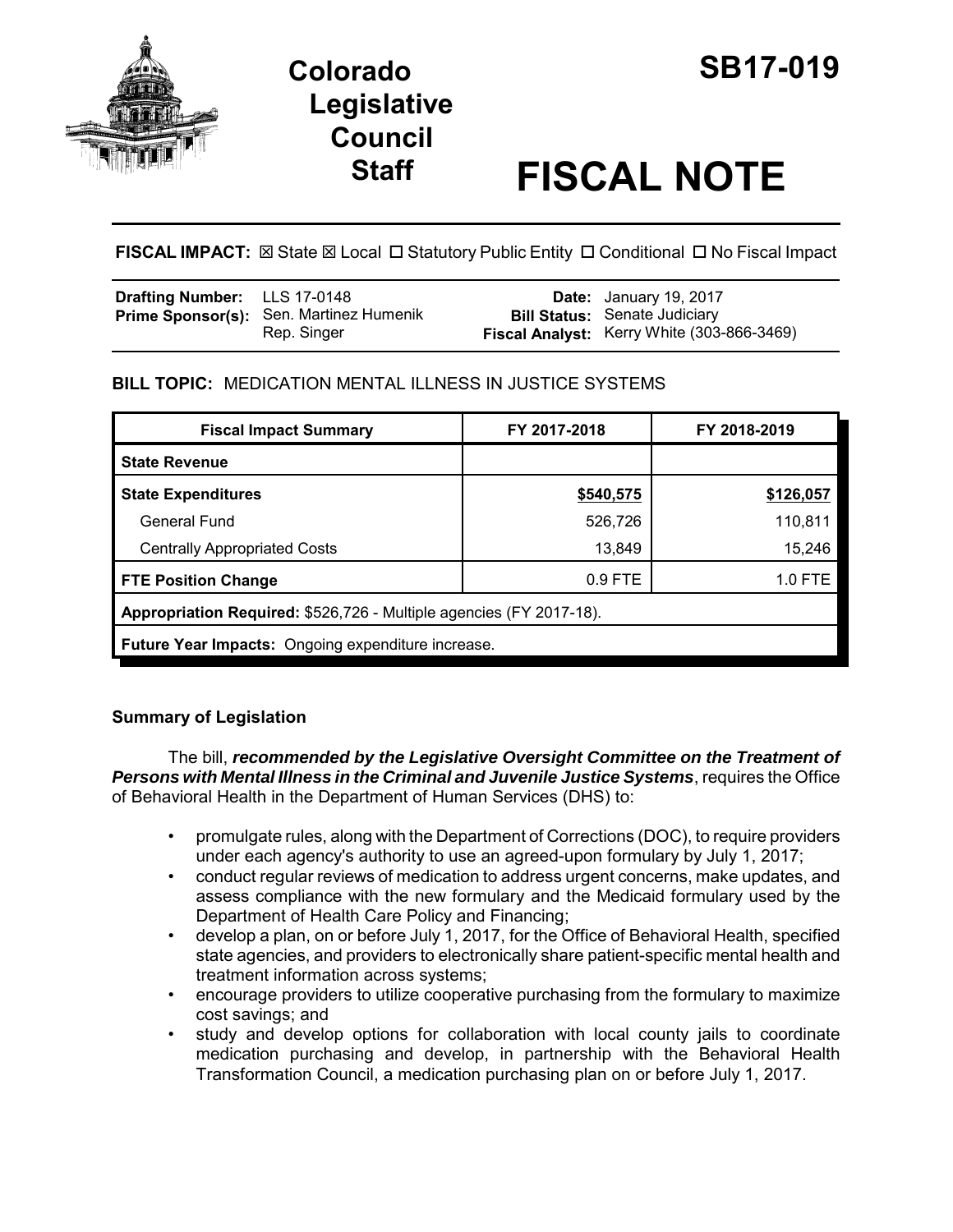January 19, 2017

In addition, the bill requires the DOC, county jails, community mental health centers, the Division of Youth Corrections in the DHS, and other providers to share patient-specific mental health care and treatment information, provided that federal and state confidentiality requirements are met, including the federal Health Insurance Portability and Accountability Act (HIPAA). Beginning in January 2018, the DHS and DOC are required to report annually to specified committees of the General Assembly on use of the formulary and collective purchasing as part of the DHS's annual SMART Act hearing.

## **State Expenditures**

**The bill increases General Fund costs in the DHS and the Office of Information Technology by \$540,575 and 0.9 FTE in FY 2017-18 and \$126,057 and 1.0 FTE in FY 2018-19 and future years.** The bill also affects workload in several other agencies and institutions. These impacts are summarized in Table 1 and described below.

| Table 1. Expenditures Under SB17-019               |            |            |  |  |
|----------------------------------------------------|------------|------------|--|--|
| <b>Cost Components</b>                             | FY 2017-18 | FY 2018-19 |  |  |
| <b>Personal Services</b>                           | \$76,873   | \$83,861   |  |  |
| <b>FTE</b>                                         | $0.9$ FTE  | 1.0 FTE    |  |  |
| <b>Operating Expenses and Capital Outlay Costs</b> | 5,653      | 950        |  |  |
| <b>Consultant Services</b>                         | 24,000     | 24,000     |  |  |
| <b>Outreach Material</b>                           | 2,000      | 2,000      |  |  |
| <b>Information Technology Services</b>             | 418,200    | 0          |  |  |
| Centrally Appropriated Costs*                      | 13,849     | 15,246     |  |  |
| <b>TOTAL</b>                                       | \$540,575  | \$126,057  |  |  |

*\* Centrally appropriated costs are not included in the bill's appropriation.*

*Personal services.* To oversee implementation and ongoing review and management of the new formulary for mental health-related medication, the DHS requires an additional 1.0 FTE at a cost of \$83,861 per year. Standard operating and capital outlay expenses are included for this new staff. First-year costs and FTE are prorated to reflect the General Fund paydate shift and assume a July 1, 2017, start date.

*Other formulary costs.* The DHS will have costs of \$24,000 per year for medical consultant services related to the development and monitoring of the medication formulary. This cost is based on 120 hours of consultant services at a rate of \$200 per hour. The DHS will also have costs of \$2,000 per year to create and disseminate outreach material to providers and staff concerning the use of the formulary.

*Information technology services.* To facilitate the electronic sharing of patient-specific mental health care and treatment information, the DHS will have one-time costs of \$418,200 in FY 2017-18 for contract staff to design, implement, and support the use of encrypted email services among state agency staff and mental health care providers. This work will be managed by the Office of Information Technology (OIT) using reappropriated funds from the DHS. The use of an email-based system is assumed to be the least-cost solution for implementing the bill's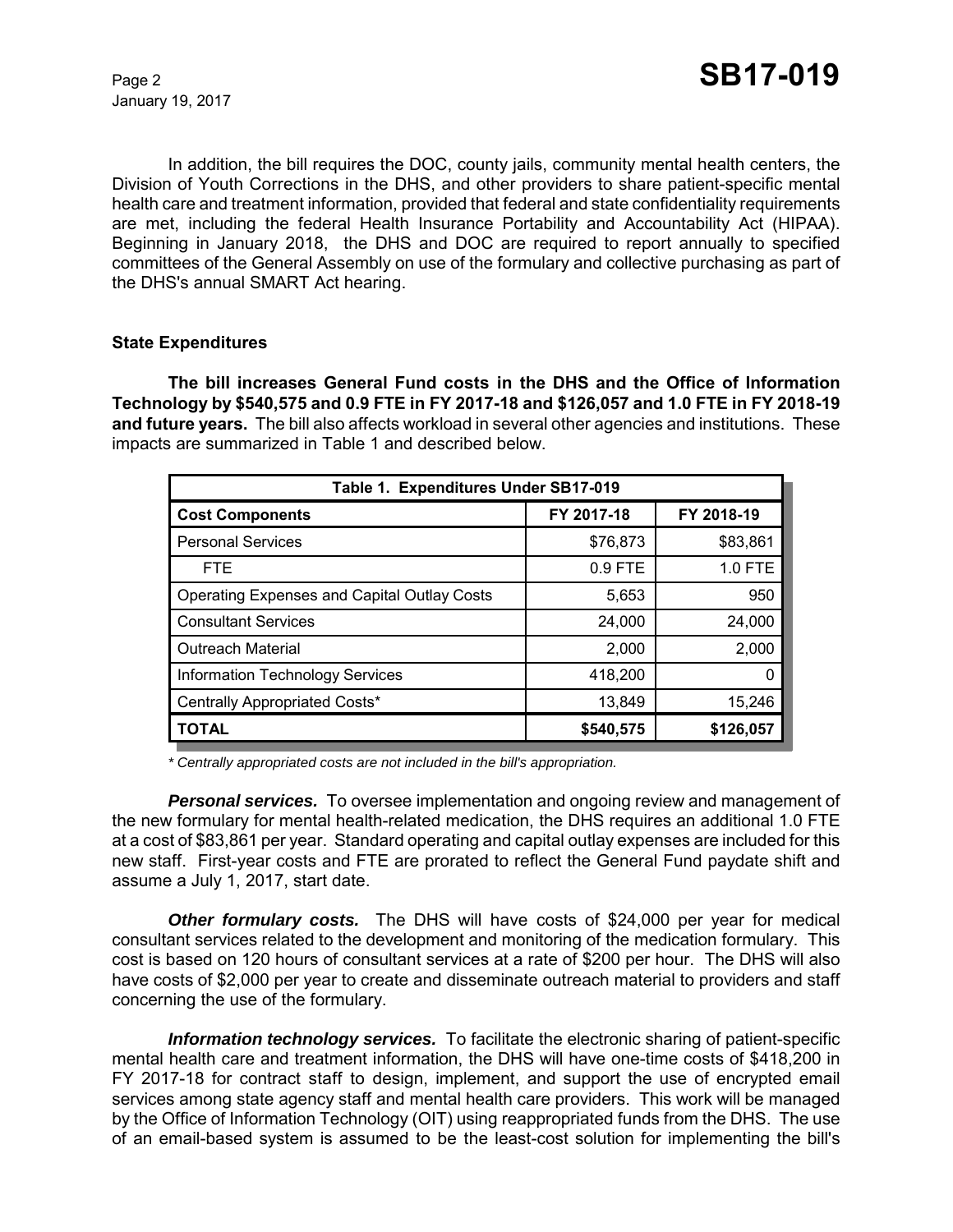January 19, 2017

information sharing requirement. Should the General Assembly wish to consider a more robust technology solution, the costs for establishing a centralized database for sharing patient information is discussed in the Departmental Difference section below.

*Department of Personnel and Administration.* The bill may increase workload in the Department of Personnel and Administration (DPA) to administer group purchasing by mental health providers. Assuming the DPA may use its existing pharmaceutical group purchasing agreement for this purpose, any workload impact is assumed to be minimal.

*Correctional facilities.* To the extent that the new formulary differs from the existing formulary used by the DOC and the Division of Youth Corrections in the DHS, costs for offender medical services may increase or decrease. However, assuming any differences between the formulary are minor, no significant impact is expected. Workload in the DOC and the Division of Youth Corrections may increase for its staff to share patient medical records with other agencies and providers.

*Institutions of Higher Education.* Certain requirements of the bill, including information sharing on patients, apply to public hospitals and clinics operated by institutions of higher education. Workload in these facilities may increase for their staff to share patient medical records with other agencies and providers.

*Rulemaking.* The DHS and DOC will have additional workload to promulgate rules under the bill. It is assumed that this work can be managed by the new FTE in the DHS discussed above and that the legal service costs can be absorbed within the existing appropriations to these agencies. Correspondingly, the Department of Law may have a small increase in workload to provide legal services to the affected departments.

*Centrally appropriated costs.* Pursuant to a Joint Budget Committee policy, certain costs associated with this bill are addressed through the annual budget process and centrally appropriated in the Long Bill or supplemental appropriations bills, rather than in this bill. The centrally appropriated costs subject to this policy are estimated in the fiscal note for informational purposes and summarized in Table 2.

| Table 2. Centrally Appropriated Costs Under SB17-019                 |            |            |  |  |
|----------------------------------------------------------------------|------------|------------|--|--|
| <b>Cost Components</b>                                               | FY 2017-18 | FY 2018-19 |  |  |
| Employee Insurance (Health, Life, Dental, and Short-term Disability) | \$6,961    | \$7,732    |  |  |
| Supplemental Employee Retirement Payments                            | 6,888      | 7,514      |  |  |
| <b>TOTAL</b>                                                         | \$13,849   | \$15,246   |  |  |

## **Local Government Impact**

County jails may have additional workload to share patient information electronically as required by the bill. In addition, certain requirements of the bill, including information sharing about patients, may apply to clinics operated by school districts and public hospitals operated by local governments. Workload in these facilities may increase for their staff to share patient medical records with other agencies and providers. While it is assumed affected local government agencies and facilities will utilize the secure email process created by OIT, the exact impact is not known at this time.